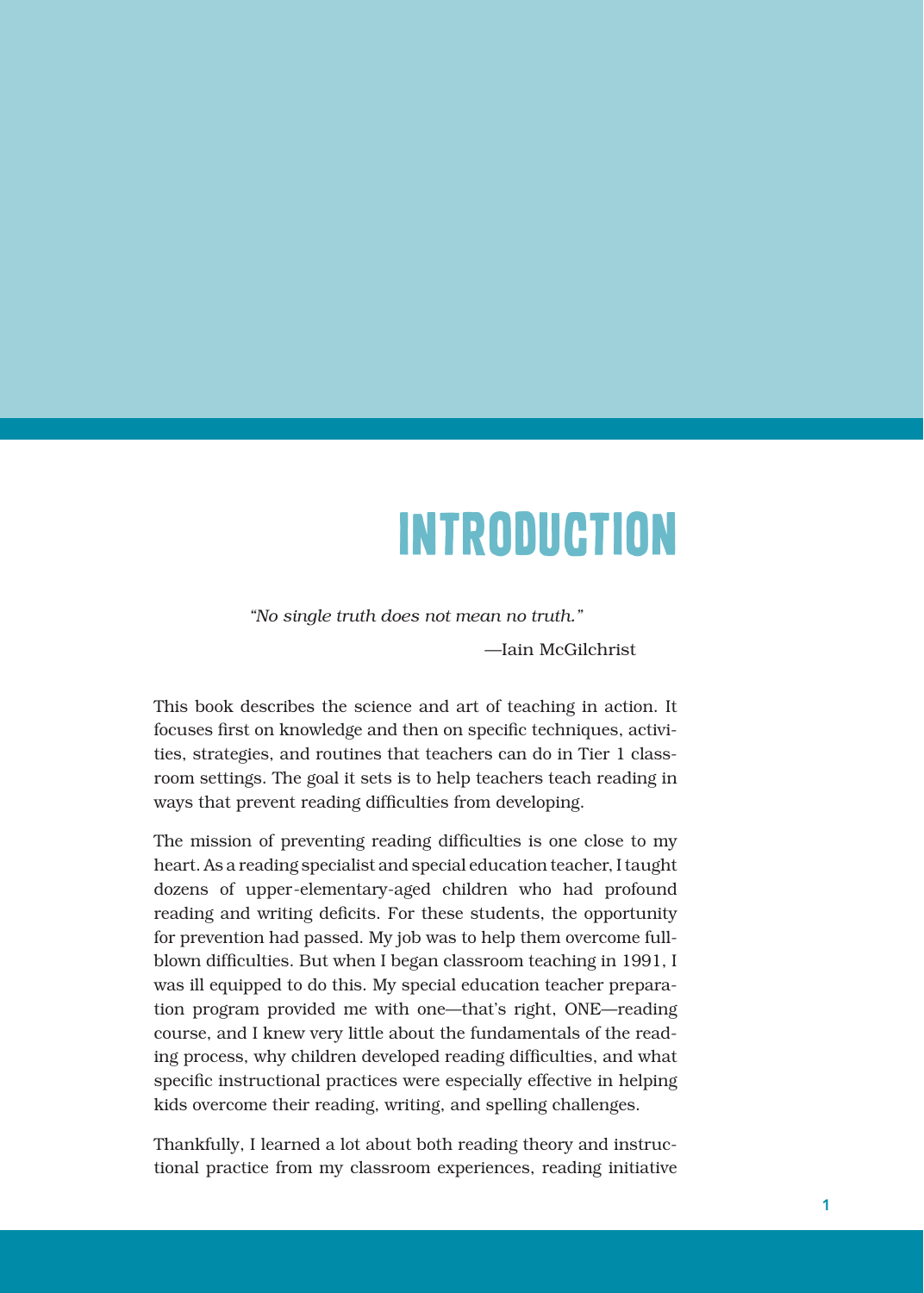workshops, training in the Wilson Reading System, and eventually a reading specialist certificate. By 2011, when assigned to teach a literacy block for my school's lowest-achieving third-grade readers, I felt confident and knowledgeable enough to design and then run (with a coteacher) a specialized program. This program was a great success: In each of three consecutive years, with only one exception, every low-achieving third-grader who went through the program made moderate-to-large gains in oral-reading fluency, significant gains in writing achievement, and at least one-year's worth of growth on schoolwide assessments.

Even after this experience, however, I still didn't deeply understand how reading occurs in the brain or what the root causes of various reading disabilities were. It wasn't until later, when I started my own literacy business and dived into reading research, that I gained much needed knowledge on how the reading process works and why some instructional practices are more effective than others.

## **Research Base and Bedrocks of Belief**

My conviction that certain classroom practices are superior to others is built upon evidence and experience. First, decades of research point to types of instruction that are especially effective for teaching children to read, write, and spell. I call this body of knowledge the "golden threads." Second, I have worked for more than 29 years in public and nonpublic education systems, teaching hundreds of kids, discussing literacy with dozens of administrators, and working with scores of teachers. Every experience teaches me something, and as the years go by, I more clearly see how science and art intersect and interact, and I more clearly understand what can be done to help children learn how to read, write, and spell.

It was Dr. Richard Gentry who kick-started my deep exploration of how science illuminates the foundational reading process and the instructional practices we use to teach it. For that, I am grateful. Richard was the one who told me that to write a book about spelling instruction (which I was working on at the time), I had to understand how reading arises at a fundamental level. And so I dug in.

In scholarly journals and books, I found studies, articles, and chapters authored by brilliant researchers, including Linnea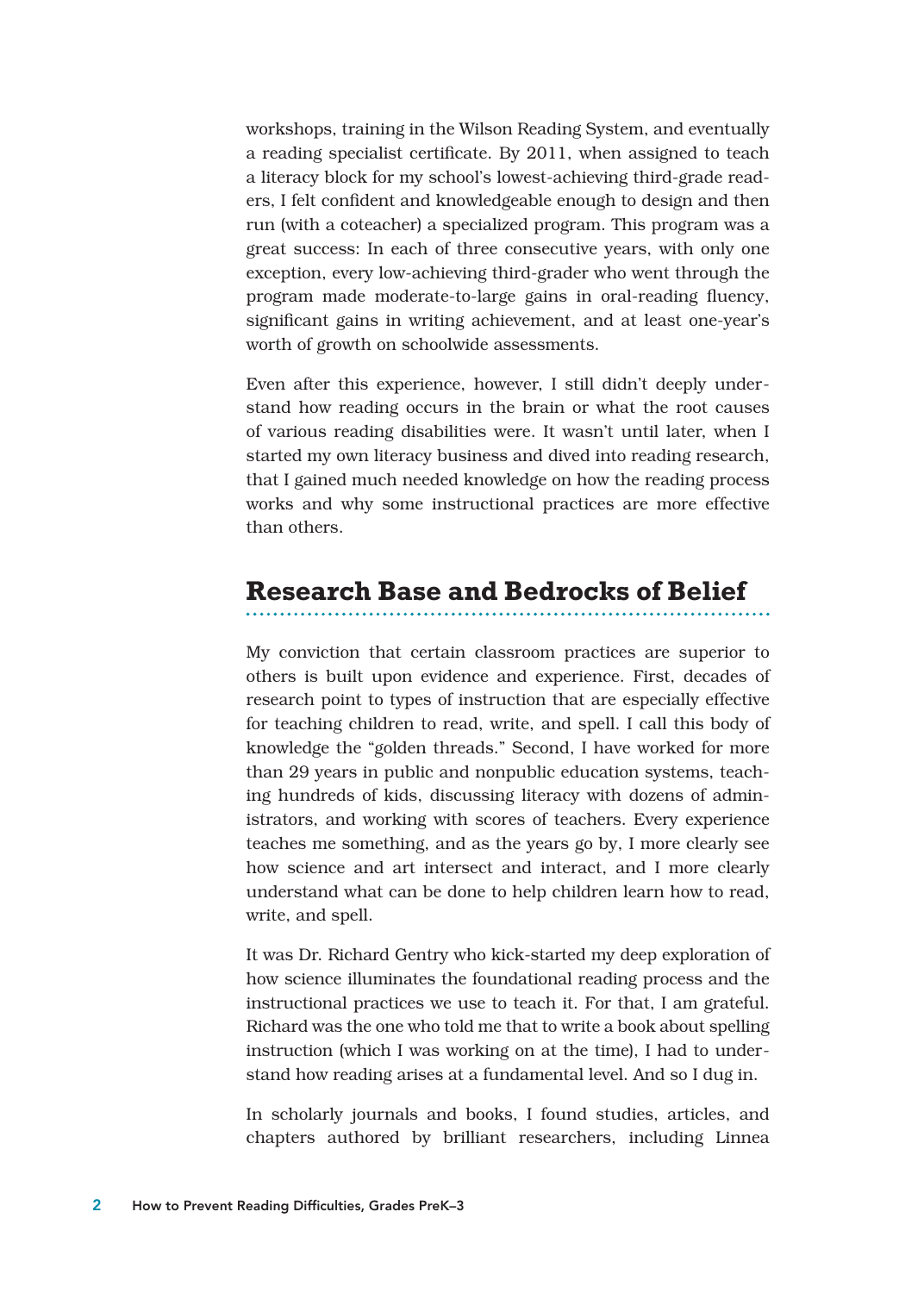Ehri, Marilyn Adams, Bruce McCandliss, Usha Goswami, and Anne Castles. Their research and writing were illuminating and influencing.

- "Learning to Read and Learning to Spell: Two Sides of a Coin" by Linnea Ehri in *Topics in Language Disorder*, 2000; also, "Phases of Word Learning: Implications for Instruction With Delayed and Disabled Readers" by Linnea Ehri and Sandra McCormick in *Theoretical Models and Processes of Reading*, 1989
- "The Three-Cueing System" by Marilyn Adams in *Literacy for All Issues in Teaching and Learning*, 1998
- "Hemispheric Specialization for Visual Words Is Shaped by Attention to Sublexical Units During Initial Learning" by Yuliya N. Yonchevaa, Jessica Wise, and Bruce McCandliss in *Brain and Language*, 2015
- "Educational Neuroscience for Reading Researchers" by George Hruby and Usha Goswami in *Theoretical Models and Processes of Reading*, 2013
- "Ending the Reading Wars: Reading Acquisition From Novice to Expert" by Anne Castles, Kathleen Rastle, and Kate Nation in *Psychological Science in the Public Interest*, 2018; also, "Helping Children With Reading Difficulties: Some Things We Have Learned So Far" by Genevieve McArthur and Anne Castles in *npj Science of Learning*, 2017

Equally enlightening was the information I found in books beautifully written by literacy scholars who make use of neuroscience insights. Here are a few that were (and still are) especially important to me:

- *Language at the Speed of Sight: How We Read, Why So Many Can't, and What We Can Do About It* by Mark Seidenberg, 2017
- *Proust and the Squid: The Story and Science of the Reading Brain* and *Reader, Come Home: The Reading Brain in a Digital World* by Maryanne Wolf, 2008/2018
- *Reading in the Brain: The New Science of How We Read* by Stanislas Dehaene, 2009
- *Overcoming Dyslexia: A New and Complete Science-Based Program for Reading Problems at Any Level* by Sally Shaywitz, 2003/2020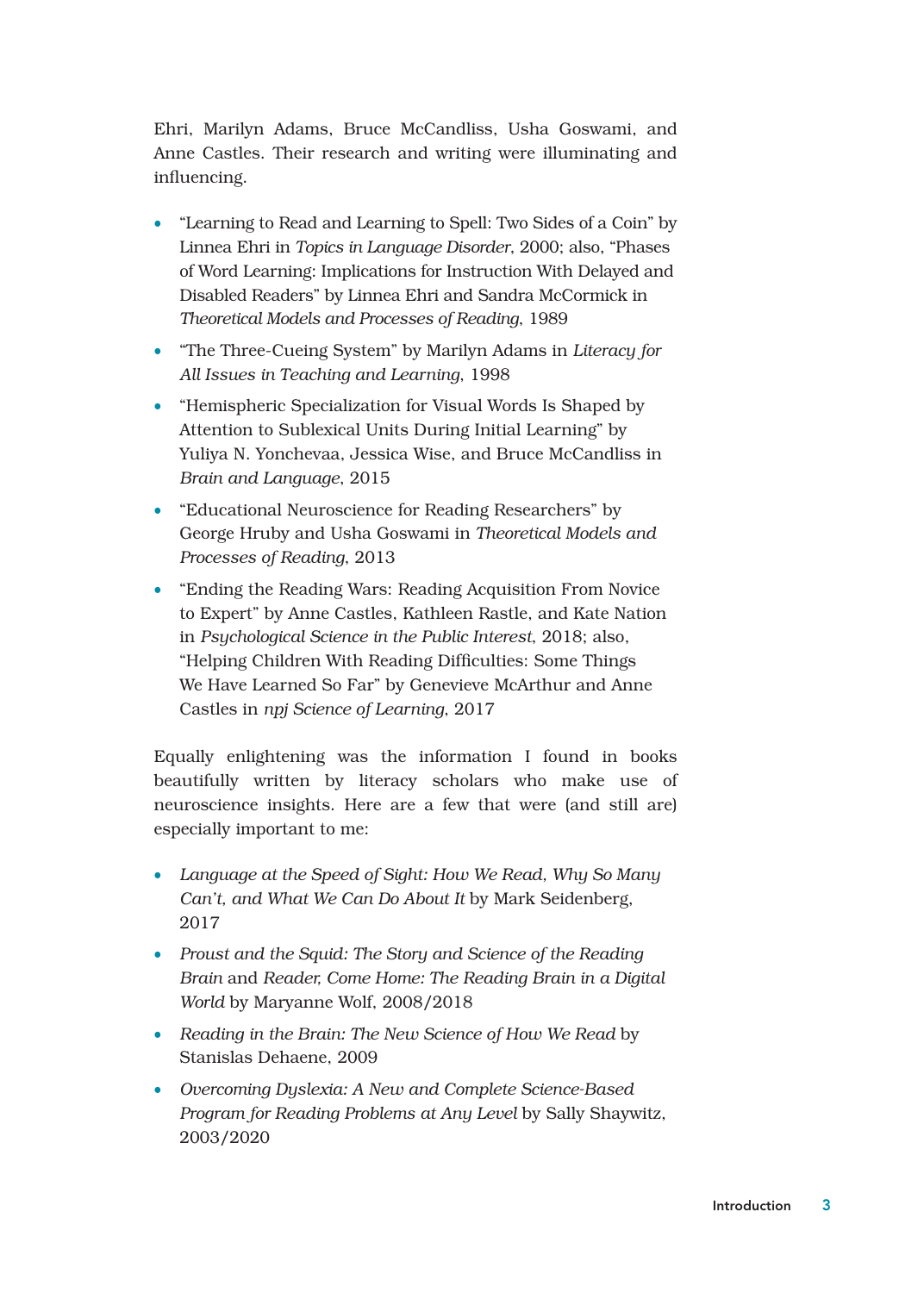- *Brain Words: How the Science of Reading Informs Teaching* by Richard Gentry and Gene Ouellette, 2019
- *Essentials of Assessing, Preventing, and Overcoming Reading Difficulties* by David Kilpatrick, 2015

Viewed through the lens of reading instruction, the quote that kicks off this introduction speaks to two ideas: (1) There is no single best way of teaching children to read, and (2) no single best way does *not* mean no best ways at all. In fact, some instructional practices are better than others, and by *better*, I mean more effective at teaching students to read. But what are these effective practices? And when and where do we use them?

Determining what practice to use in any given situation or classroom involves the art of balancing research knowledge and professional judgement. Someone once asked me, "What gives you the authority to write about reading difficulties? And how will you decide what practices to include in a book?" My reply was to point to the researchers and writings I previously mentioned. Each has contributed to my understanding of the reading process and the instructional practices that effectively bring it about; collectively, the research and writings describe a bedrock of knowledge (truths, if you will) that provides the foundation for this book.

## **The Science and Art of Reading Instruction**

Researchers know a lot about how kids learn to read. The science is established, and the theory that flows from it is increasingly defined, stable, and predictive. But although scientists are skilled at pointing out what types of instruction work best, they are less accomplished at turning their elemental insights into practices that teachers can do in their classrooms on Monday morning. This may be one reason the field of teaching still isn't moving large numbers of students to the point of proficient reading (National Assessment of Educational Progress [NAEP], 2019). Societal issues, such as poverty, addiction, and inequity, can also be blamed for stagnant reading scores. Or perhaps the sheer scope of bringing millions of teachers to proficiency on reading theory and best instructional practice slows the progress of our nation's children.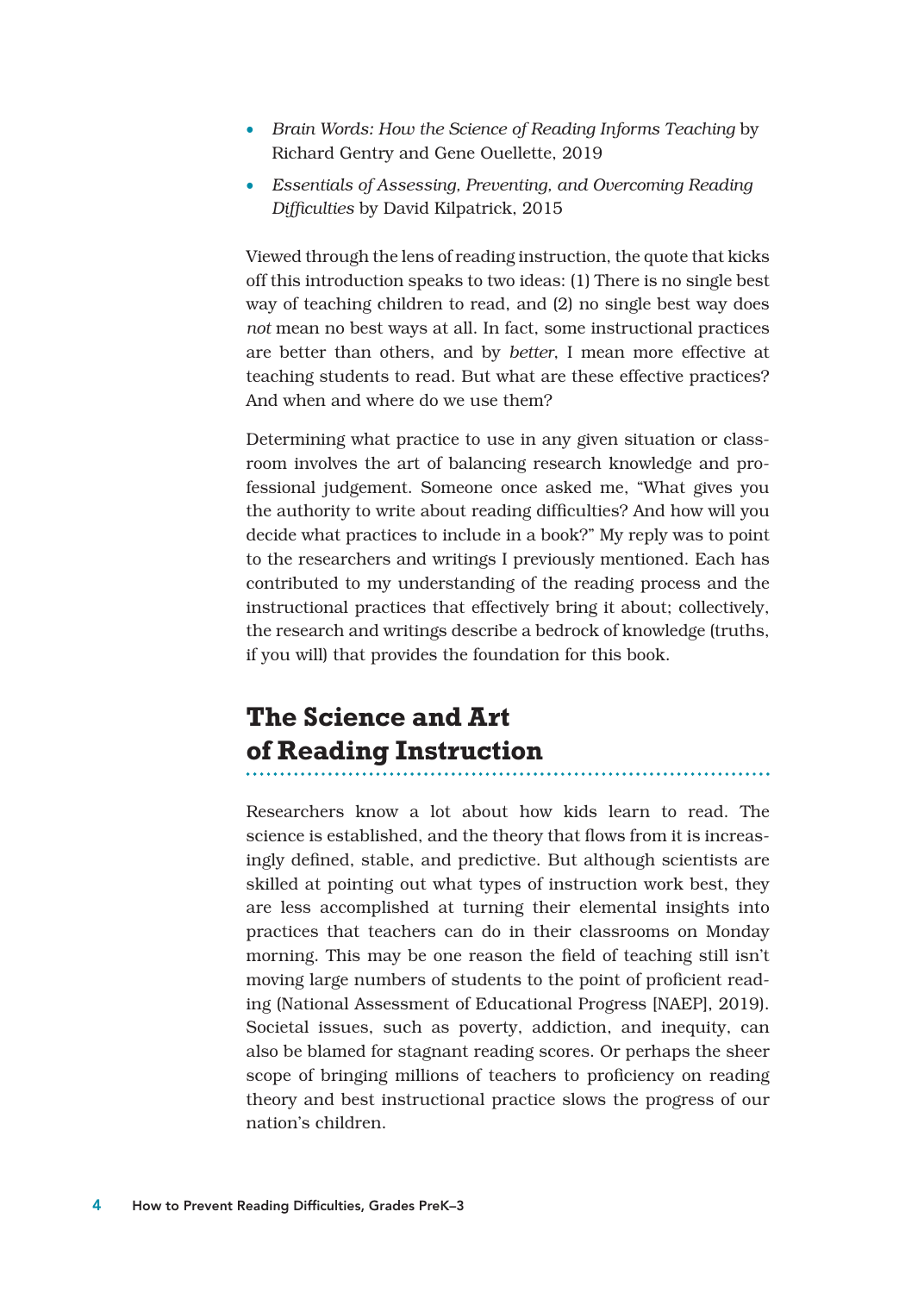Uninformed and ideological thinking in the field of education might be a limiting factor, too. Sadly, even in the face of ever-accumulating evidence, a more fully realized way to teach reading has yet to take root in all classrooms. By this, I mean that many educators, from primary grade teachers to professors of education, have not completely integrated the empirically derived information that cognitive science and neuroscience have revealed regarding how reading arises and develops in the brain.

In some cases, educators haven't even learned the basics. More than a decade ago, studies found that teacher preparation programs lacked attention to concepts put forth in 2000 by the National Reading Panel and that those involved in training preservice and inservice teachers were not well acquainted with the concepts of phonemic awareness, phonics, fluency, vocabulary, and comprehension (Joshi et al., 2009a; Joshi et al., 2009b). Fastforward a few years and things weren't much better. A 2019 survey found more than 25 percent of teachers teach students to use decoding strategies as a last resort rather than a first line of attack (Loewus, 2019). The survey also found 1 in 5 professors confused phonemic awareness with letter–sound correspondence. And a 2016 *Journal of Childhood & Developmental Disorders* article stated the following:

Although the Science of Reading provides considerable information with regard to the nature of dyslexia, its evaluation and remediation, there is a history of ignorance, complacency, and resistance in colleges of education with regard to disseminating this critical information to pre-service teachers. (Hurford et al., 2016, para. 1)

This book aims to provide information on what is known about the science of reading (i.e., the information empirical study has revealed about the reading process) and to describe and explore the instructional practices that flow from it. Thus, upcoming chapters present facts on how reading arises in the brain as well as techniques, activities, and routines that lead to lots of learning in the areas of phonology, orthography, and language comprehension.

Here, I want to clearly state that teaching phonic skills and fostering a love of reading are in no way antithetical. Also, framing reading instruction as a war between two opposing armies—one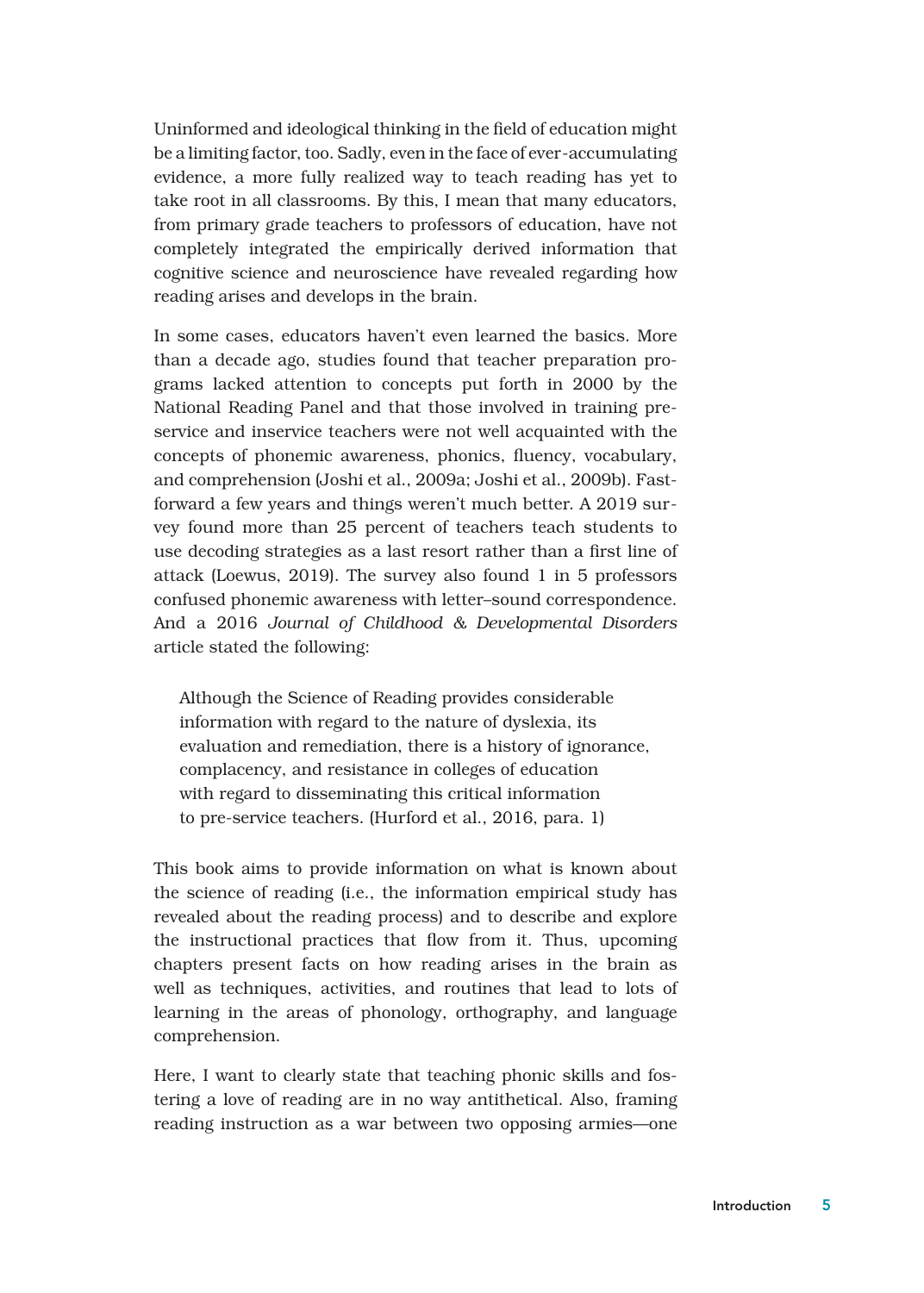waving the banner of code-first, the other flying the flag of meaningfirst—is misleading and unhelpful, and I strongly disagree when professors (or any educators, for that matter) define the reading process in binary terms. For me, the metaphor of warring camps is heard primarily in higher-ed haggling and media reporting, not in discussions between classroom teachers. The most skillful teachers I know are not rigidly ideological but rather flexible, open-minded, and—above all—practical, constantly striving to figure out what instructional practices will best teach their students to read.

Reading is a complex, multifaceted activity that arises from a convergence of numerous subprocesses. Although researchers have identified many of its discrete features, I think it is a mistake to go too far down the path of reductionism, for the act of reading has an *emergent* quality to it; a fluent reader is something far greater than the sum of his neural parts, and the reading process is holistic and interactive, with many pieces influencing each other in myriad ways. Because the reading process is complex and because readers develop in different ways for different reasons, I believe it is best to have a teaching stance that is inclusive, not exclusive, as well as flexible. We can instruct large groups *and* small. Our instruction can be direct and explicit, *as well as* expansive and creative. We should teach decoding and encoding (in some cases, a lot of it) *as well as* metacognition and meaning (in some cases, a lot of it). And we can set up our classrooms so children are learning to read *and* reading to learn, which can be done if we program extended reading opportunities that allow students to pull it all together, building critical word recognition skills *as well as* increasing their ability to derive meaning from text.

Finally, although I've used a good deal of "both-sides-now" language in the previous paragraphs, I do not advocate instruction that is "balanced" at all times. There are times to focus on one skill more than another. Capable readers who are ready to explore genre, authors' purpose, and metacognition strategies can be given these things. Meanwhile, those students who are still trying to "break the code" should receive higher doses of systematically taught encoding and decoding. But we don't want to go overboard! Reading is always about meaning, and rich literature and comprehension activities should always be part of the reading curriculum (Shanahan, 2017a).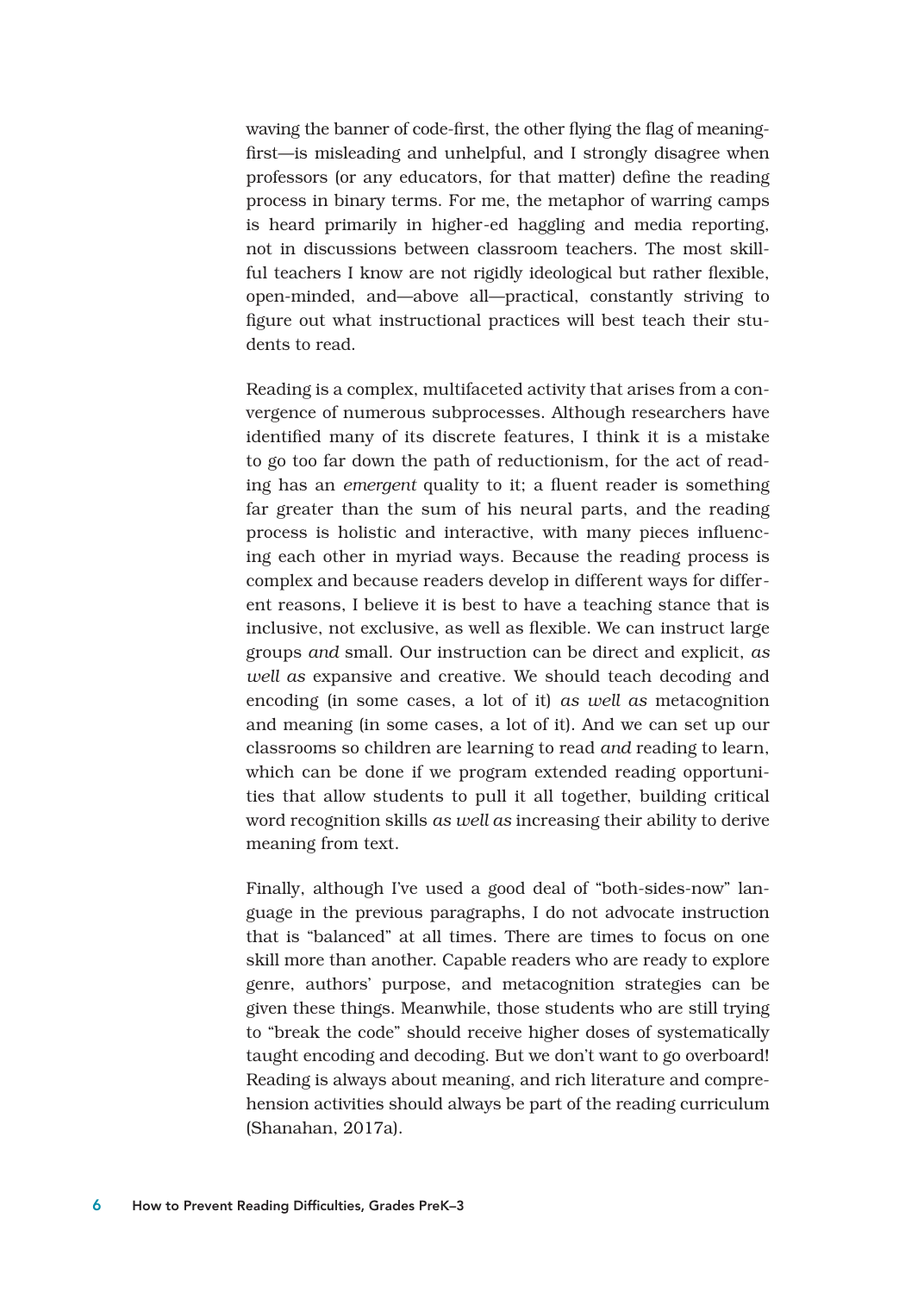## **The Components of Reading Success**

The instructional practices included in this book are grouped into four categories. I think of these categories as the components of effective reading instruction, Grades preK to 3. Because each component reinforces the other, literacy instruction works best when all these components are firmly in place:

- **Teacher-used instructional techniques,** such as wait time, distributed practice, direct and explicit instruction, activating multiple senses, and instant error correction.
- **Activities and strategies that build language comprehension,** which includes background, topical, and vocabulary knowledge, as well as metacognition, grammar, and syntax. Practices such as shared reading, interactive read-alouds, teaching metacognition strategies, and vocabulary word sorts fall into this category.
- **Activities and strategies that build word recognition,** which include phonological awareness, letter combinations and sounds, spelling and phonics (from basic patterns to multisyllabic words), and the study of morphemes, from affixes to roots (English, Greek, and Latin). Activities in this category also include shared, guided, and independent reading.
- **Extended and extensive reading** (meaning bouts of reading, 15 or more minutes in length, in a wide variety of books), which often occurs during guided and independent reading time and which gives students opportunities to practice both language comprehension and word recognition.

Each component can be taught through any number of techniques, activities, routines, and/or strategies, which I collectively call practices. The practices in this book straddle the science of reading and my ongoing work with classroom teachers. Additionally, they are useful for teaching low-achieving readers *as well as* typically achieving readers, and they are effective with young children *and* many older children. Also, I hope you find my choices to be logical, easy to implement, and removed from the pendulum swings and paradigm shifts that plague education. Finally, none of the practices in this book is programmatic, meaning all practices can be integrated (to varying degrees) into Tier 1 classroom instruction, reading interventions, and any number of instructional frameworks,